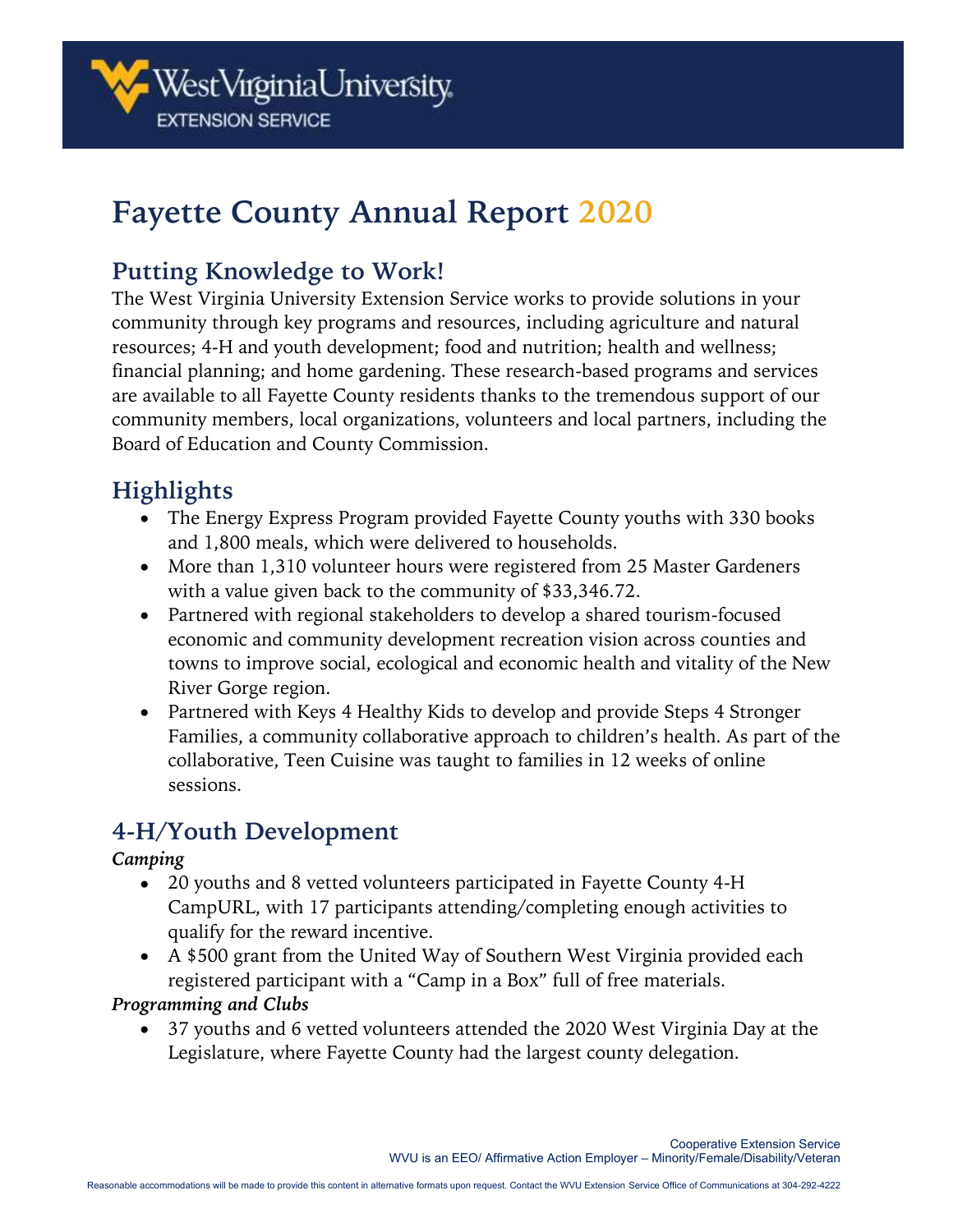#### **Fayette County Report 2020**

- 52 youths participated the Fayette County 4-H Round Up, which displayed entries for the state photo, poster and writing contests.
- 5 youths completed 4-H projects; 3 projects were sent to the state fair.
- 3 youths participated in statewide virtual project workshops.
- 111 youths were registered in ZSuites as 4-H members, belonging to one of the county's five clubs; 14 adult volunteers were registered in ZSuites.

### *Energy Express*

- 55 youths were enrolled in Fayette County Energy Express between two sites; 8 AmeriCorps members and two site supervisors were employed.
- One site reported 100% attendance at all sessions.
- 330 books were distributed to youth participants.
- 1,800 meals were delivered to youth participants and their households.

# **Agriculture and Natural Resources**

### *Master Gardener Program*

- An online statewide Master Gardener training was held twice a week for 10 weeks.
- 97 new Master Gardener trainees from eight counties completed the online training program: Cabell, New River (Nicholas, Fayette, Raleigh, Summers), Hampshire, Hancock, Marion, Ohio, Preston and Roane counties.
- By opening class to all active Master Gardeners, 994 attendees were able to earn volunteer hours to keep their active status and in turn, help WVU Extension Service disseminate science-based horticulture information through outreach in their respective communities.
- Pre- and post-test results showed a 11% increase in knowledge.
- The local New River Master Gardener volunteers logged more than 1,310 hours of volunteer time with a value of \$33,346.72.

### *West Virginia Farmer Market Nutrition Program Training*

- Two virtual trainings were conducted for farmers to participate in the West Virginia Senior Farmers Market Program and the Woman Infants and Children Farmers Market Nutrition Program, allowing them to accept coupons from seniors and WIC participants for fresh fruits and vegetables. The monetary value of \$1 million that this program puts into the state will be accessible to these producers.
- Fayette County had a redemption rate of 58% for a value of \$11,600.

### *Consultations*

• Phone call and email questions were handled dealing with pest management in yards, gardens, ponds and grasslands, soil test interpretations, gardening and lawn variety recommendations.

### *Cooperative Cattle Marketing Program*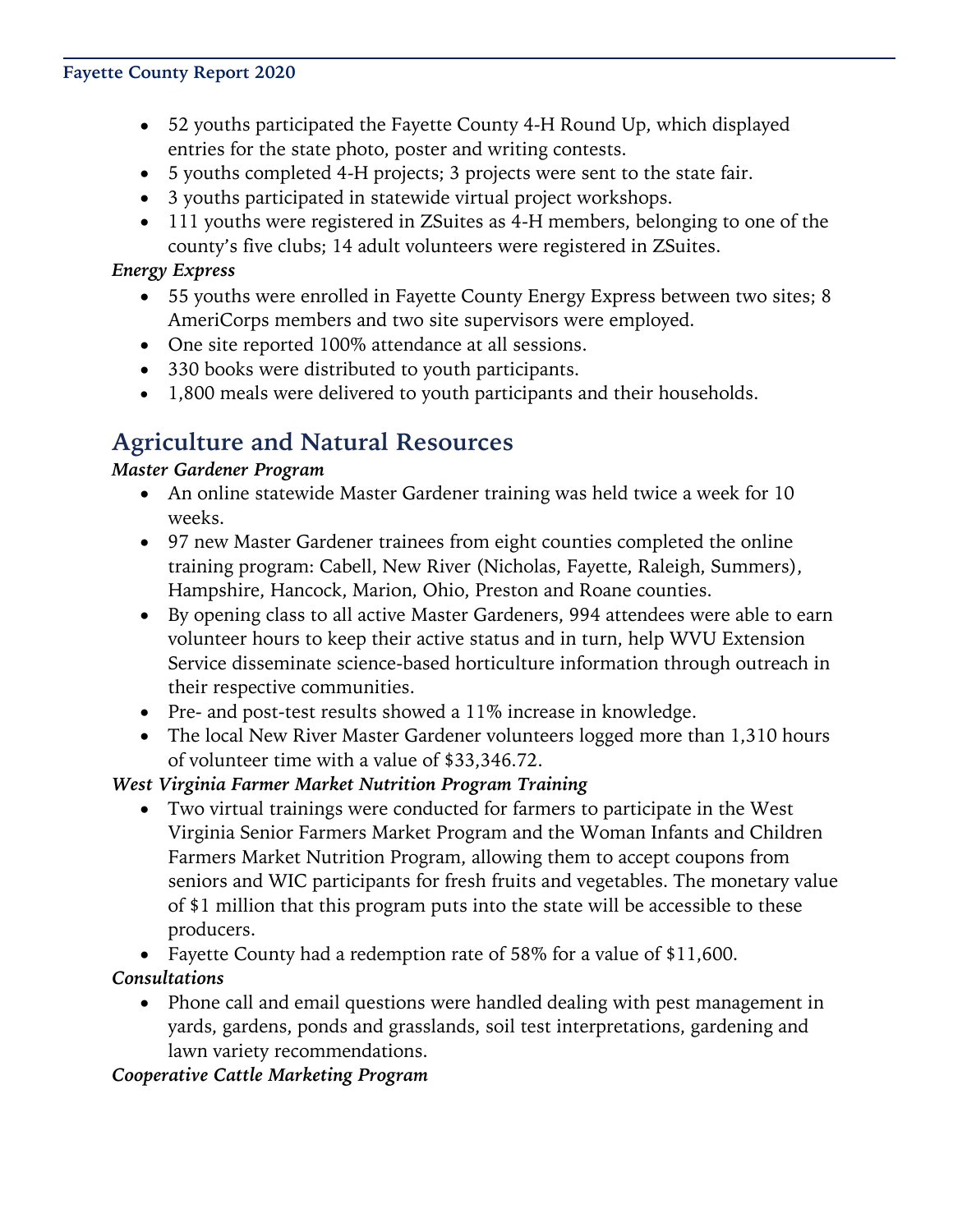#### **Fayette County Report 2020**

- In Nicholas and Fayette counties small farmers have difficulty marketing their products, because they lack the critical mass required for many marketing strategies. A calf pool marketing group was established in the two counties and has been in existence for 16 years.
- This year, the group marketed \$122,763 of calves in the month of October.

# **Family and Community Development**

#### *Community and Economic Development*

- Provided subject matter expertise and education support for Moving Ahead Together Summersville to draft a comprehensive plan for city leadership (Planning and Zoning Commission, City Council and others).
- Helped develop a public engagement plan for the city and developed an implementation plan for Summersville Lake tourism-oriented economic development.
- Partnered with regional stakeholders to develop a shared tourism-focused economic and community development recreation vision across counties and towns to improve social, ecological and economic health and vitality of the New River Gorge region.

#### *Financial Literacy*

• Led the beginning development stages of a statewide financial literacy education program for people of all ages.

#### *Family Support, Wellness and Substance Use Prevention*

• Together with Active Southern West Virginia and West Virginia Department of Health and Human Resources, recruited and trained 18 local work sites, including City of Summersville, Nicholas County Community Action, City of Oak Hill and the Town of Fayetteville, to participate in the Center for Disease Control Work@Health program. Participants created individualized, data- and resource-supported work site wellness programs to improve productivity, reduce costs and influence community health.

### *Family Nutrition Program*

- Partnered with Keys 4 Healthy Kids to develop and provide Steps 4 Stronger Families, a community collaborative approach to children's health. As part of the collaborative, Teen Cuisine was taught to families in 12 weeks of online sessions.
- Assisted with the virtual 4-H camp to teach youths about hydroponic gardening and how to make homemade bread.
- Assisted the Fayette County Farmers Market with grant writing to receive \$3,000 to upgrade the structure in Oak Hill.
- Assisted the city of Smithers with starting a First Friday Farmers Market.
- Received a \$2,000 grant from the Master Gardeners Association to build community gardens. The first will be built in Smithers.